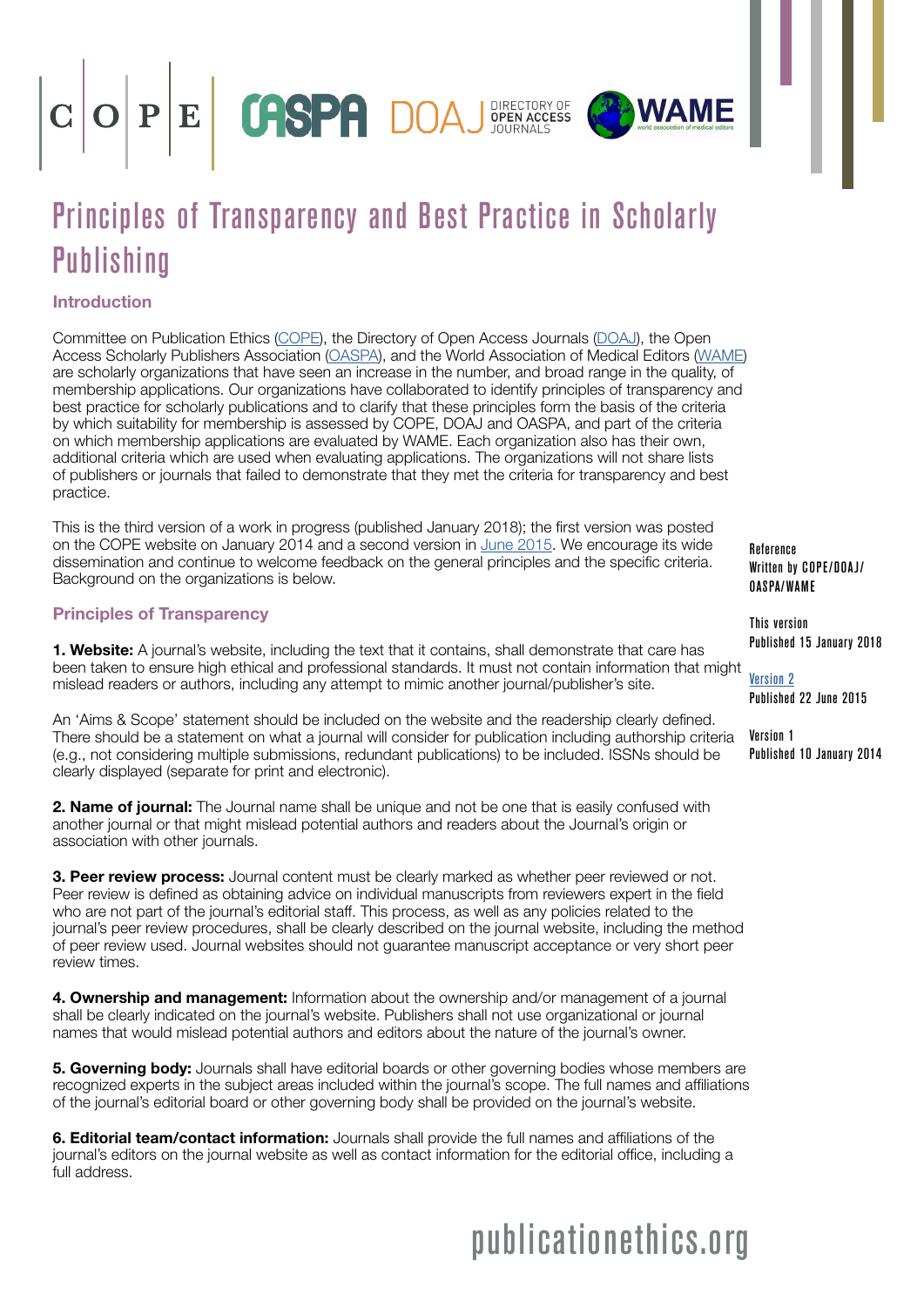



## Principles of Transparency and Best Practice in Scholarly **Publishing**

7. Copyright and Licensing: The policy for copyright shall be clearly stated in the author guidelines and the copyright holder named on all published articles. Likewise, licensing information shall be clearly described in guidelines on the website, and licensing terms shall be indicated on all published articles, both HTML and PDFs. If authors are allowed to publish under a Creative Commons license then any specific license requirements shall be noted. Any policies on posting of final accepted versions or published articles on third party repositories shall be clearly stated.

8. Author fees: Any fees or charges that are required for manuscript processing and/or publishing materials in the journal shall be clearly stated in a place that is easy for potential authors to find prior to submitting their manuscripts for review or explained to authors before they begin preparing their manuscript for submission. If no such fees are charged that should also be clearly stated.

9. Process for identification of and dealing with allegations of research misconduct: Publishers and editors shall take reasonable steps to identify and prevent the publication of papers where research misconduct has occurred, including plagiarism, citation manipulation, and data falsification/fabrication, among others. In no case shall a journal or its editors encourage such misconduct, or knowingly allow such misconduct to take place. In the event that a journal's publisher or editors are made aware of any allegation of research misconduct relating to a published article in their journal, the publisher or editor shall follow COPE's guidelines (or equivalent) in dealing with allegations.

10. Publication Ethics: A journal shall also have policies on publishing ethics. These should be clearly visible on its website, and should refer to: i) Journal policies on authorship and contributorship; ii) How the journal will handle complaints and appeals; iii) Journal policies on conflicts of interest / competing interests; iv) Journal policies on data sharing and reproducibility; v) Journal's policy on ethical oversight; vi) Journal's policy on intellectual property; and vii) Journal's options for post-publication discussions and corrections.

11. Publishing schedule: The periodicity at which a journal publishes shall be clearly indicated.

12. Access: The way(s) in which the journal and individual articles are available to readers and whether there are associated subscription or pay per view fees shall be stated.

13. Archiving: A journal's plan for electronic backup and preservation of access to the journal content (for example, access to main articles via CLOCKSS or PubMedCentral) in the event a journal is no longer published shall be clearly indicated.

**14. Revenue sources:** Business models or revenue sources (e.g., author fees, subscriptions, advertising, reprints, institutional support, and organizational support) shall be clearly stated or otherwise evident on the journal's website. Publishing fees or waiver status should not influence editorial decision making.

**15. Advertising:** Journals shall state their advertising policy if relevant, including what types of adverts will be considered, who makes decisions regarding accepting adverts and whether they are linked to content or reader behavior (online only) or are displayed at random. Advertisements should not be related in any way to editorial decision making and shall be kept separate from the published content.

**16. Direct marketing:** Any direct marketing activities, including solicitation of manuscripts that are conducted on behalf of the journal, shall be appropriate, well targeted, and unobtrusive. Information provided about the publisher or journal is expected to be truthful and not misleading for readers or authors.

# publicationethics.org